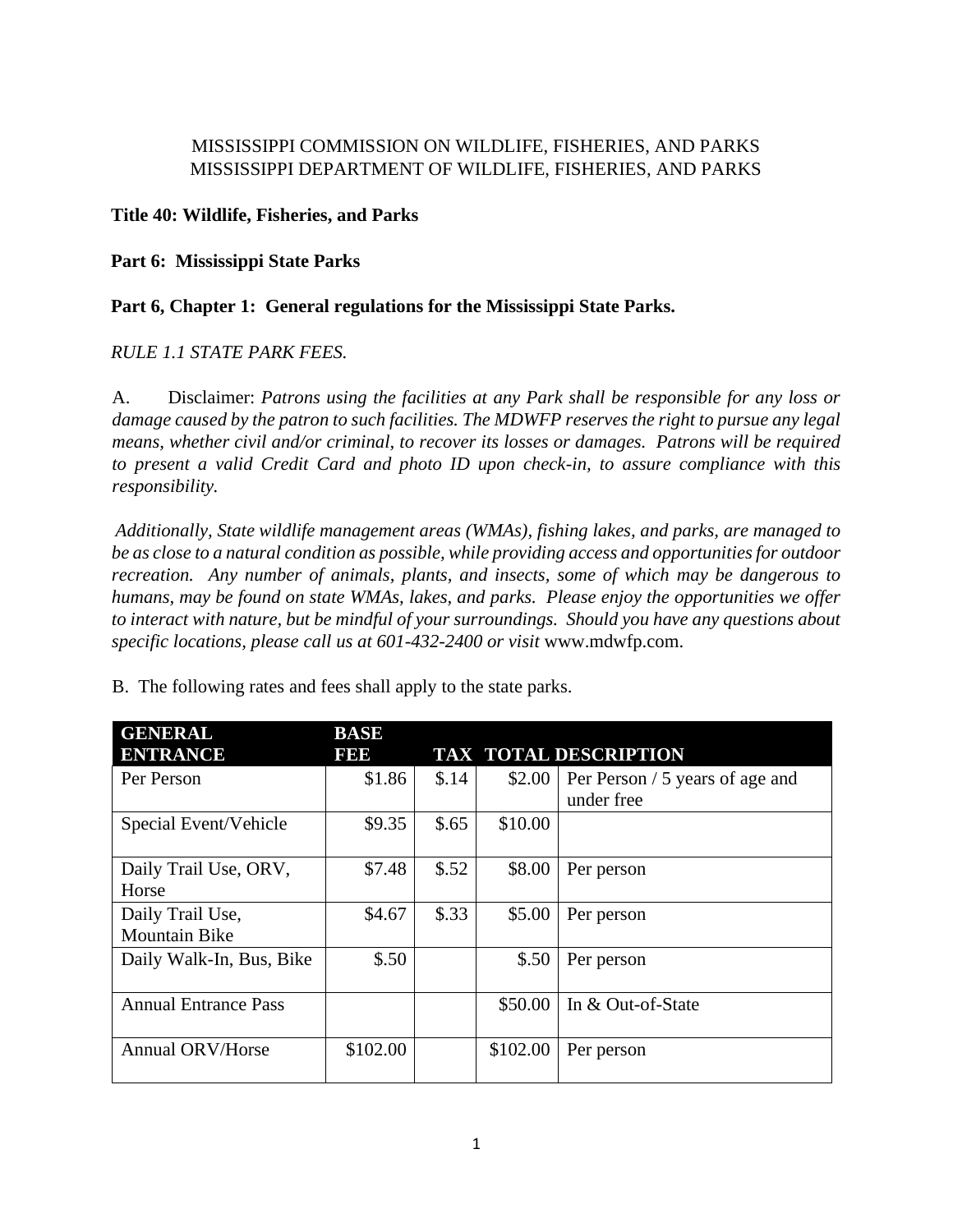Note: Entrance Fees are applicable to users of pavilions, meeting rooms, or any other day use facility.

| <b>FISHING PERMITS</b>                       | <b>BBB</b> | <b>DESCRIPTION</b> |
|----------------------------------------------|------------|--------------------|
| Daily Youth Fishing                          | N/A        |                    |
| Daily Fishing (Ages16-64)                    | \$5.00     | Per person         |
| Daily Disabled/Age Exempt Fishing            | \$3.00     | Per person         |
| Annual Bank/Pier Fishing (Ages 16-64)        | \$52.00    | Per person         |
| Annual Bank/Pier Disabled/Age Exempt Fishing | \$32.00    | Per person         |

| <b>FISHING PERMITS</b>                           |          | <b>FEE DESCRIPTION</b>       |
|--------------------------------------------------|----------|------------------------------|
| Daily Boat Launch Fish/Ski (Ages 16-64)          | \$7.00   | Per boat                     |
| Daily Boat Launch Fish/Ski Disabled/ Age Exempt  | \$6.00   | Per boat                     |
| Annual Boat Launch Fish/Ski- (Ages 16-64)        | \$102.00 | Per boat                     |
| Annual Guest Boat Launch Fish/Ski (Ages 16-64)   | \$150.00 | Includes fishing permits for |
|                                                  |          | all in the boat              |
| Annual Boat Launch Fish/Ski-Disabled/Age Exempt  | \$72.00  | Per boat                     |
| Annual Guest Launch Fish/Ski Disabled/Age Exempt | \$120.00 | Includes fishing permits for |
|                                                  |          | all in the boat              |
| Duplicate copy of Annual Permit                  | \$7.29   |                              |

#### **NOTE:**

1. Daily and Annual Boat Launch fees include one fishing permit. Additional fishermen in the boat are required to purchase individual fishing permits unless they are under 16 years of age. 2. Annual Guest Boat Launch fees include fishing permits for everyone in the boat.

3. No additional fees will be charged on any launch permit for pleasure riding and skiing passengers

4. State Parks will honor annual fishing permits issued for use on State Lakes under DWFP management. Annual permits expire one year from date of purchase. 65+/Disabled must show proof of age. Disabled must provide proof of 100% disability by showing one of the following:

- Railroad Disability Letter stating "100% Disabled"
- Veterans Administration Letter stating "100% Service Connected Disability"

• Updated Social Security "TPQY" Form listing the person as "Disabled Individual"

| <b>BOAT RENTAL</b>         | RATE    | <b>DESCRIPTION</b>        |
|----------------------------|---------|---------------------------|
| Trip<br>Bear<br>reek Float | \$40.00 | $P_{\rm PT}$<br>Trip<br>◡ |

| <b>CABINS</b>                   | <b>RATE RANGE</b> |
|---------------------------------|-------------------|
| Mini, Rustic, Standard & Deluxe | $$35 - $110$      |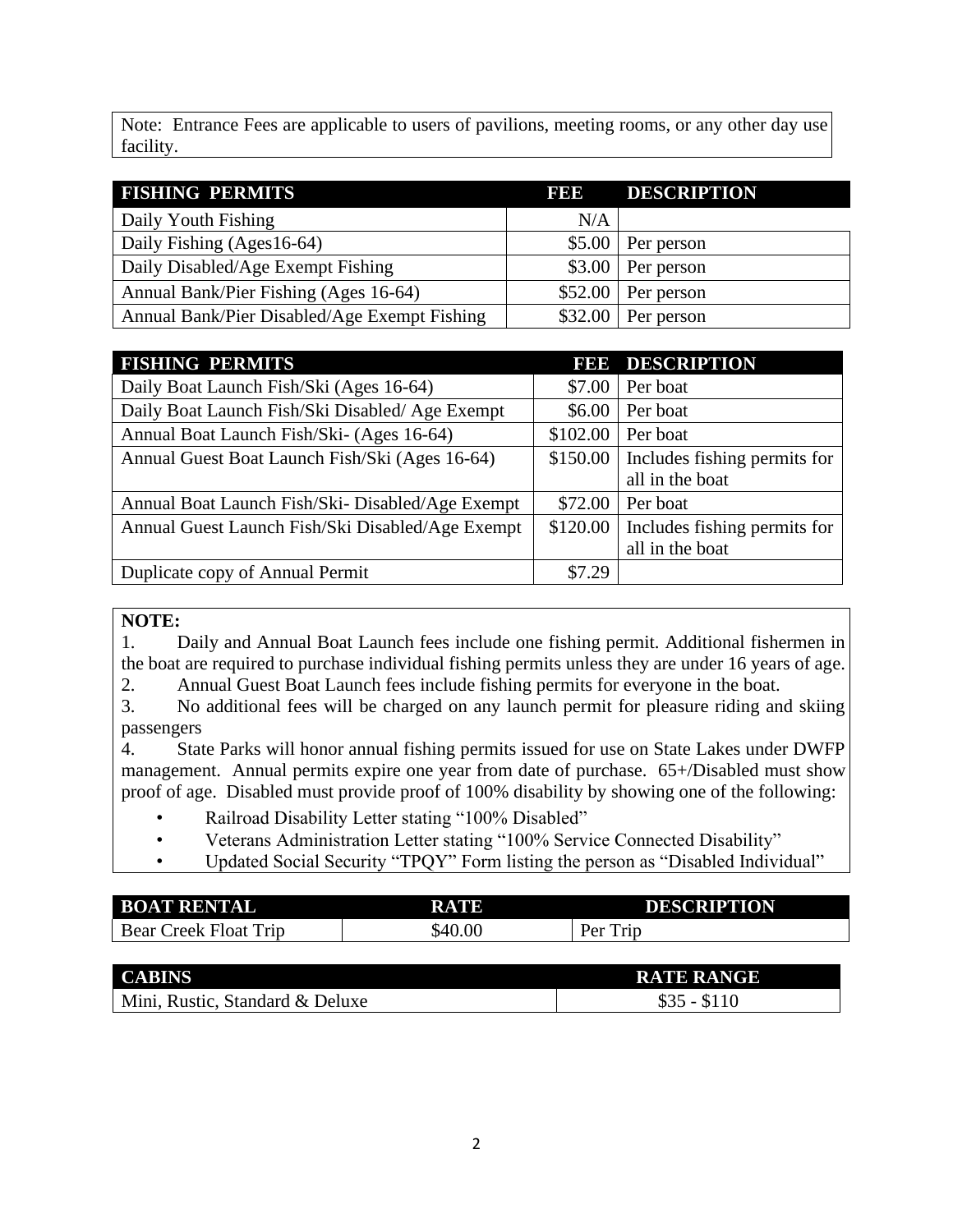- Check with park for additional information about style and rate.
- 50% Deposit required at time of reservation, secured by check, cash or credit card.
- Weekend rate, Friday and Saturday night; add \$10.00 per night to weekday rate.

Cabin stay includes but is not limited to fishing, boat launch, swimming pool  $&$  tennis. Camping rate includes but is not limited to fishing and boat launch. Call Park and see Rule 1.2 General Rules and Regulations, Sections B and H for more information.  $\Box$  Fishing requires a valid fishing license.

Must be 21 years or older, or accompanied by an adult or guardian 21 years or older.

| <b>COTTAGES</b> | <b>RATE RANGE</b>               |
|-----------------|---------------------------------|
| Standard        | \$60<br>\$110<br>$\overline{a}$ |

- Check with park for additional information about style and rate.
- 50% Deposit required at time of reservation, secured by check, cash or credit card.
- Weekend rate, Friday and Saturday night; add \$10.00 per night to weekday rate.
- Cottage stay includes but is not limited to fishing, boat launch, swimming pool & tennis. Camping rate includes but is not limited to fishing and boat launch. Call Park and see Rule 1.2 General Rules and Regulations, Sections B and H for more information.
- Fishing requires a valid fishing license.

| <b>CAMPING</b>                         | <b>NIGHTLY</b> | <b>MONTHLY</b>   |
|----------------------------------------|----------------|------------------|
| Camping-Premium, where available       | \$32.00        | \$640.00         |
|                                        |                | (Only Buccaneer) |
| Camping-Full (water/sewer/electricity) | \$28.00        | \$560.00         |
| Camping-Standard (water/electricity)   | \$25.00        | \$500.00         |
| Camping-Primitive (tent only)          | \$17.00        |                  |
| Camping-65+/Disabled - Full            | \$16.00        | \$400.00         |
| Camping- 65+/Disabled – Standard       | \$15.00        | \$360.00         |
| Scout Groups (per person)              | \$2.00         |                  |
| Camping-Beach Front (Buccaneer)        | \$45.00        |                  |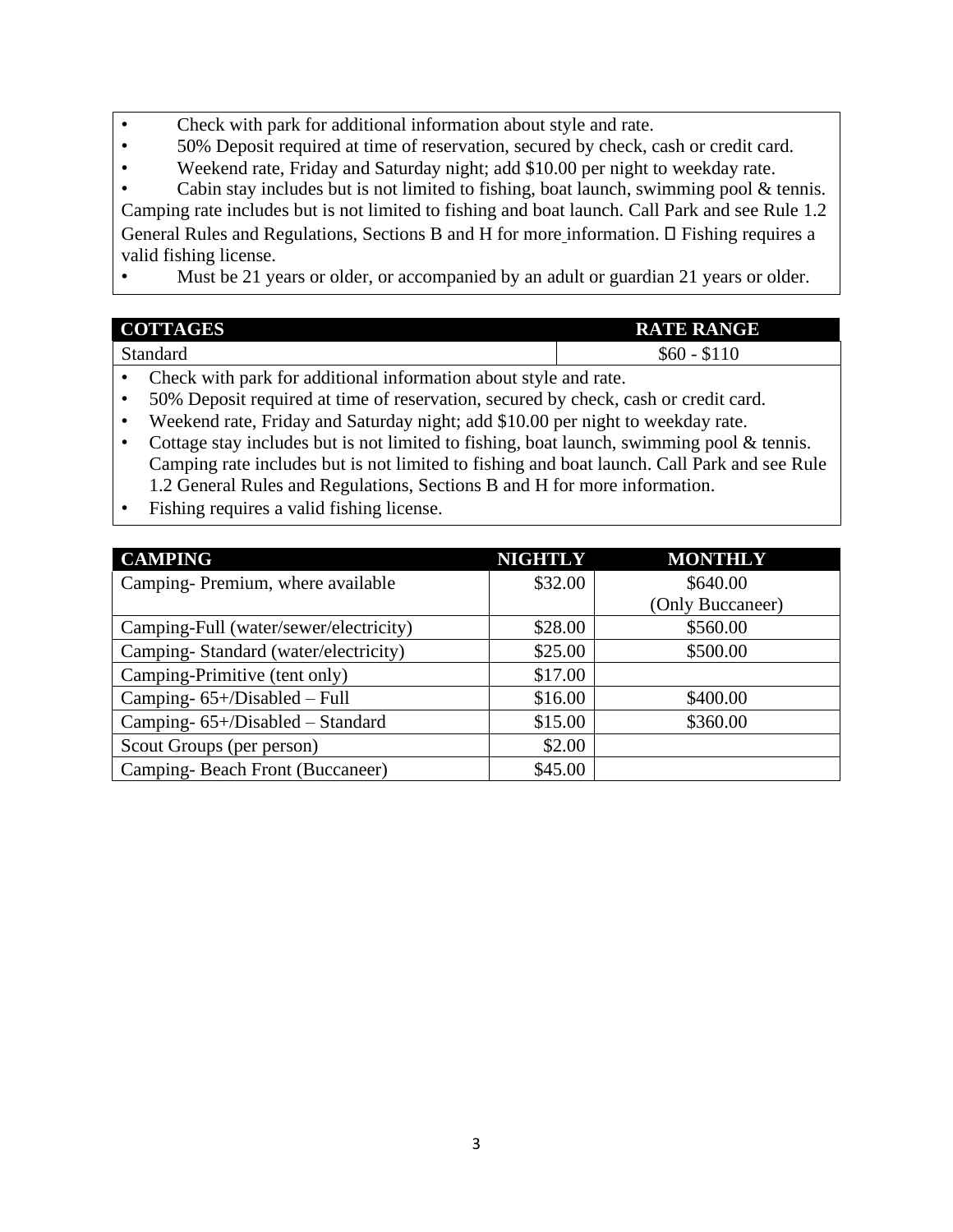- Government issued ID is required upon check-in.
- Not all parks offer monthly rates on camping. Check with individual parks for their rental policies. All fees required at time of reservation, secured by check, cash or credit card.
- Camping rate **(excluding primitive)** includes but is not limited to fishing and boat launch. Call Park and see Rule 1.2 General Rules and Regulations, Sections C and G for more information.
- Full Water/Sewer/Electricity
- Standard Water/Electricity
- $Premium Full + Location$
- Primitive Tent only
- Reservable Any day in the future
- 65+/Disabled must show proof of age. Disabled must provide proof of 100% disability by showing one of the following:
- Railroad Disability Letter stating "100% Disabled"
- Veterans Administration Letter stating "100% Service Connected Disability"
- Updated Social Security "TPQY" Form listing the person as "Disabled Individual"

| <b>GROUP PRICING</b>     | RATE | STANDARD                             |
|--------------------------|------|--------------------------------------|
| Lodging                  |      | $$8.50$ Per person/per night         |
| Meals (Group or Banquet) |      | $$8.50 - $15.00$ Per person/per meal |

## **Parks with Group Camps:**

John W. Kyle, Leroy Percy, Paul B. Johnson, Percy Quin, Roosevelt, Tishomingo, Tombigbee, Wall Doxey.

**Note:** Please contact individual state parks for required minimums for lodging and food service.

 $\Box$  Price is subject to applicable taxes and market prices.

Hugh White's Carver Point provides Special Event Lodging.

| <b>MARINAS</b> | <b>SLIP</b> | <b>RATE</b> | <b>DESCRIPTION</b>                        |
|----------------|-------------|-------------|-------------------------------------------|
| J.P. Coleman   | Dock A      | \$219.00    | Monthly, covered, 40 foot slip without    |
|                |             |             | electricity                               |
|                | Dock A      | \$233.00    | Monthly, covered, 48 foot slip without    |
|                |             |             | electricity                               |
|                | Dock A      | \$219.00    | Monthly, 48 foot slip without electricity |
|                |             |             |                                           |
|                | Dock B      | \$250.00    | Monthly, covered 36 foot slip without     |
|                |             |             | electricity                               |
|                |             |             |                                           |
|                | Dock C      | \$186.00    | Monthly, covered, 32 foot slip without    |
|                |             |             | electricity                               |
|                | Dock C      | \$56.00     | Monthly, 32 foot slip without electricity |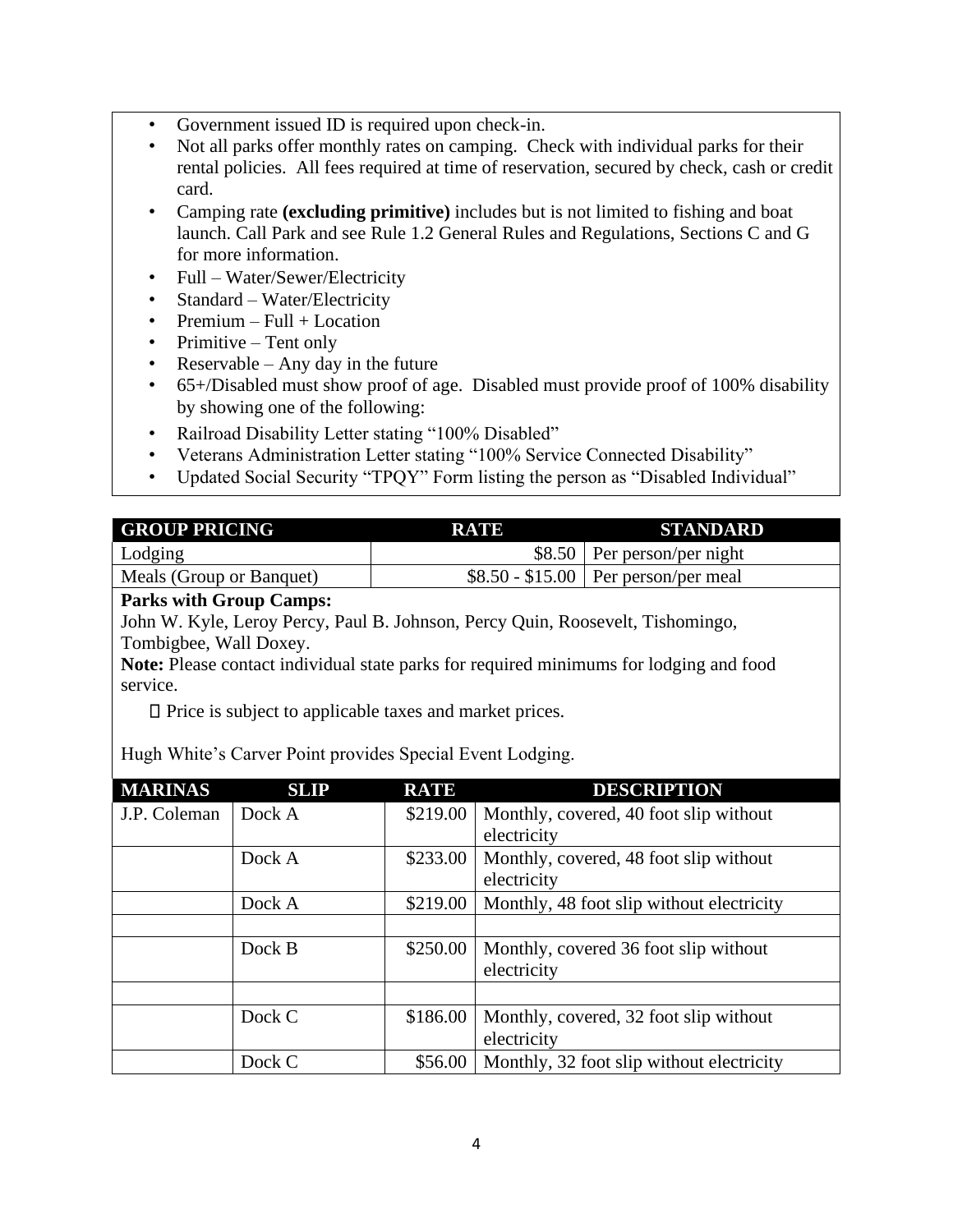|            | <b>Transient Dock</b>    | \$1/foot   10 Day maximum stay. Minimum length 26 |
|------------|--------------------------|---------------------------------------------------|
|            |                          | foot. Includes electricity.                       |
| Percy Quin | <b>Guest Slip Rental</b> | \$6.00   Daily, covered without electricity       |
|            | All slips                | $$300.00$   Yearly, with electricity              |

| <b>MEETING ROOMS</b>   | <b>RATE</b>        |
|------------------------|--------------------|
| Meeting Rooms          | $$40.00 - $500.00$ |
| <b>Banquet Rentals</b> | Varies by Park     |
|                        |                    |

**Note:** Contact individual park for specific rental information and to make a reservation. No less than a 50% deposit at the time of the reservation is required.

| <b>BUSINESS RETREAT CENTERS</b> | <b>RATE</b> |
|---------------------------------|-------------|
| J.P. Coleman & LeFleur's Bluff  | \$500       |

**Note:** Business Retreat Center facilities shall be available for use by any business, governmental or similar entity for meetings, conferences, training, or other "retreat" purposes. See Rule 1.2 for additional rules and regulations concerning these facilities.

| <b>MISCELLANEOUS</b>                 | <b>RATE</b> | <b>DESCRIPTION</b>                            |
|--------------------------------------|-------------|-----------------------------------------------|
| Disc Golf Rental                     |             | \$3.00 Per disc/per day                       |
| Disc Rental Replacement Fee          | \$5.00      | Per Disc                                      |
| Horse Barn Rental (Trace State Park) | \$6.00      | Per Night                                     |
| Firewood                             | \$7.00      | Per Load                                      |
| Ice                                  | \$2.50      | Bag                                           |
| Damage Fee                           |             | \$50.00 Per Reservation/Per Facility          |
| <b>Golf Cart</b>                     |             | \$10.00 Per Cart/Per day/Valid Driver License |
|                                      |             | required                                      |
| <b>Annual Golf Cart Permit</b>       |             | \$100.00 Per cart / Per Licensed Driver       |

| <b>GOLF VILLA at</b> |                                                                       |  |  |  |  |  |
|----------------------|-----------------------------------------------------------------------|--|--|--|--|--|
| <b>Percy Quin</b>    | <b>RATE RANGE</b>                                                     |  |  |  |  |  |
| Per Villa            | $$310 - $500$                                                         |  |  |  |  |  |
| $F \cap \mathbb{R}$  | $\mathbf{r}$ , and $\mathbf{r}$ , and $\mathbf{r}$ , and $\mathbf{r}$ |  |  |  |  |  |

• 50% Deposit required at time of reservation, secured by credit card only.

• Villa stay includes but is not limited to fishing, boat launch, swimming pool & tennis if available at park. Call Park and see Rule 1.2 General Rules and Regulations, Sections B and H for more information.

| <b>MOTELS &amp;</b><br><b>TOWNHOUSES</b> | <b>WEEKDAY</b> | WEEKEND | <b>DESCRIPTION</b>                             |
|------------------------------------------|----------------|---------|------------------------------------------------|
| Motel- 2 queen beds/room                 | \$72.00        |         | \$82.00   J.P. Coleman, Percy Quin & Roosevelt |
| Motel- 1 queen bed/room                  | \$62.00        |         | \$72.00   J.P. Coleman, Percy Quin & Roosevelt |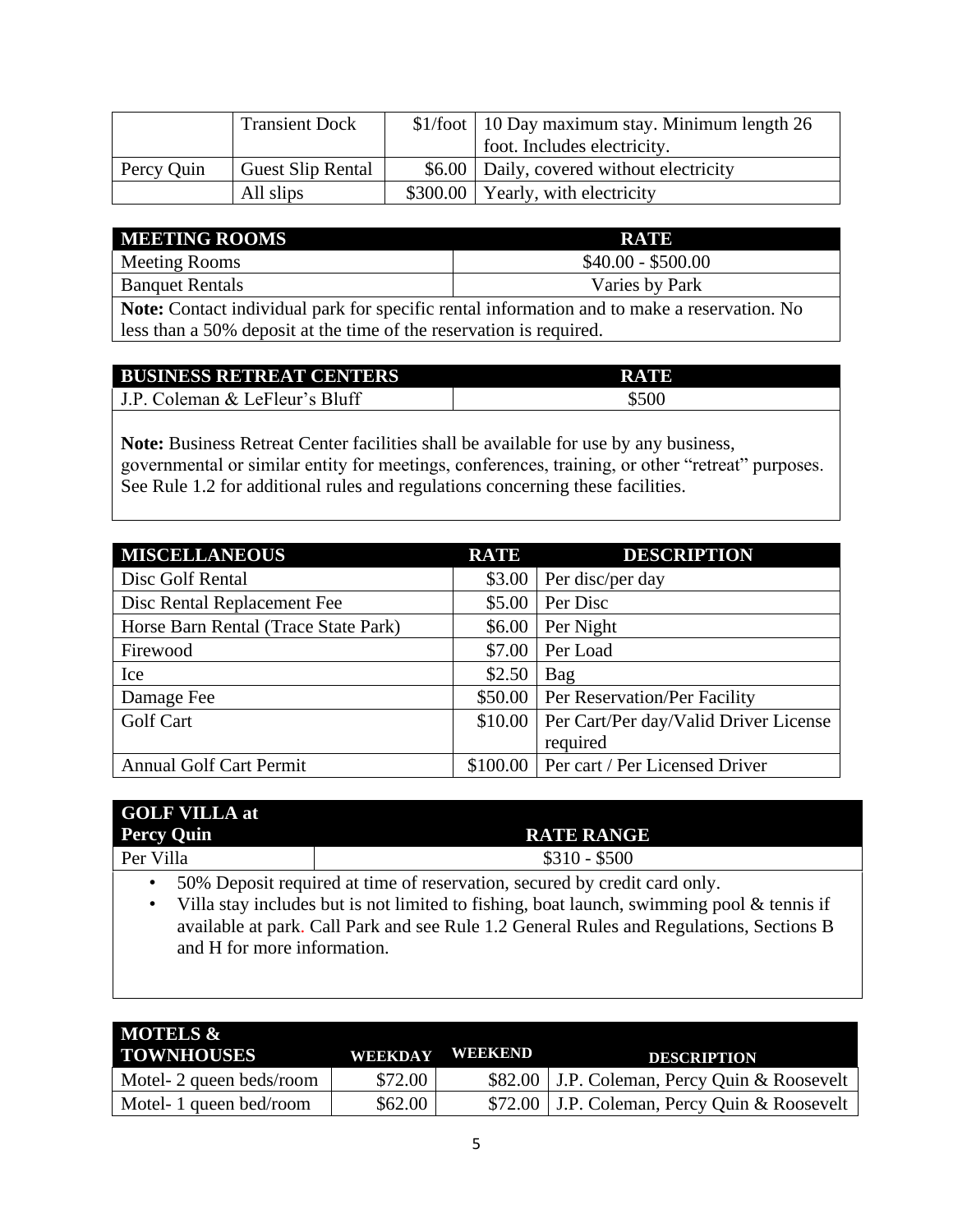| <b>Motel Suite</b> | \$25.00  | \$25.00 Extra per rental at Percy Quin |
|--------------------|----------|----------------------------------------|
| Townhouse          | \$162.00 | $$182.00$   Only at J.P. Coleman       |
|                    |          |                                        |

• 50% Deposit required at the time of the reservation, secured by credit card only.

• Motel stay includes but is not limited to fishing, boat launch, swimming pool & tennis. Call Park and see Rule 1.2 General Rules and Regulations,

| <b>Quail Hollow Golf Course</b> |            |                     |                                            |
|---------------------------------|------------|---------------------|--------------------------------------------|
| <b>Rates:</b>                   | WEEKDAY    | <b>WEEKEND</b>      | <b>DESCRIPTION</b>                         |
|                                 |            |                     |                                            |
| 9 Holes (includes cart)         | \$25.00    | \$25.00             | Per person                                 |
|                                 |            |                     |                                            |
| 18 Holes (includes cart)        | \$40.00    | \$40.00             | Per person                                 |
| <b>Special Rates:</b>           | <b>BB</b>  | <b>DESCRIPTIOIN</b> |                                            |
| Twilight                        | \$30.00    |                     | 2PM Winter & 3PM Summer                    |
| 18 Holes Student or Junior      | \$30.00    |                     |                                            |
| 9 Holes Student or Junior       | \$15.00    |                     |                                            |
| Driving range ball bucket       | \$5.00     |                     |                                            |
| <b>Tournament Rates</b>         | Varies     |                     | Number of participants apply to rates      |
|                                 |            |                     |                                            |
| <b>Season Passes:</b>           | 131313     | <b>DESCRIPTIOIN</b> |                                            |
|                                 |            |                     | 14 day advanced tee time reservation is    |
| <b>Adult Season Pass Holder</b> | \$1,500.00 | available.          |                                            |
|                                 |            |                     | 14 day advanced tee time reservation is    |
|                                 |            |                     | available. Cart fees apply. 17yrs and      |
| Junior Season Pass Holder       | \$400.00   | younger.            |                                            |
|                                 |            |                     | Unlimited driving range balls for one year |
| <b>Driving Range Pass</b>       | \$200.00   | of purchase         |                                            |

Season Pass includes:

- Unlimited green fees for one year from date of purchase
- Unlimited cart fees for one yr. from date of purchase (Adult Season Pass Holders)
- Additional fees apply for tournament participation

Note: Junior Pass Holders must be 17 yrs. or younger. Additional cart fees apply for Junior Season Pass Holders

\*All Rates subject to change based on Commission approval.

| LeFleur's Bluff Golf Course |                |                     |
|-----------------------------|----------------|---------------------|
| <b>Rates:</b>               | <b>WEEKDAY</b> | WEEKEND DESCRIPTION |
| 9 Holes with cart           | \$12.00        | $$13.00$ Per person |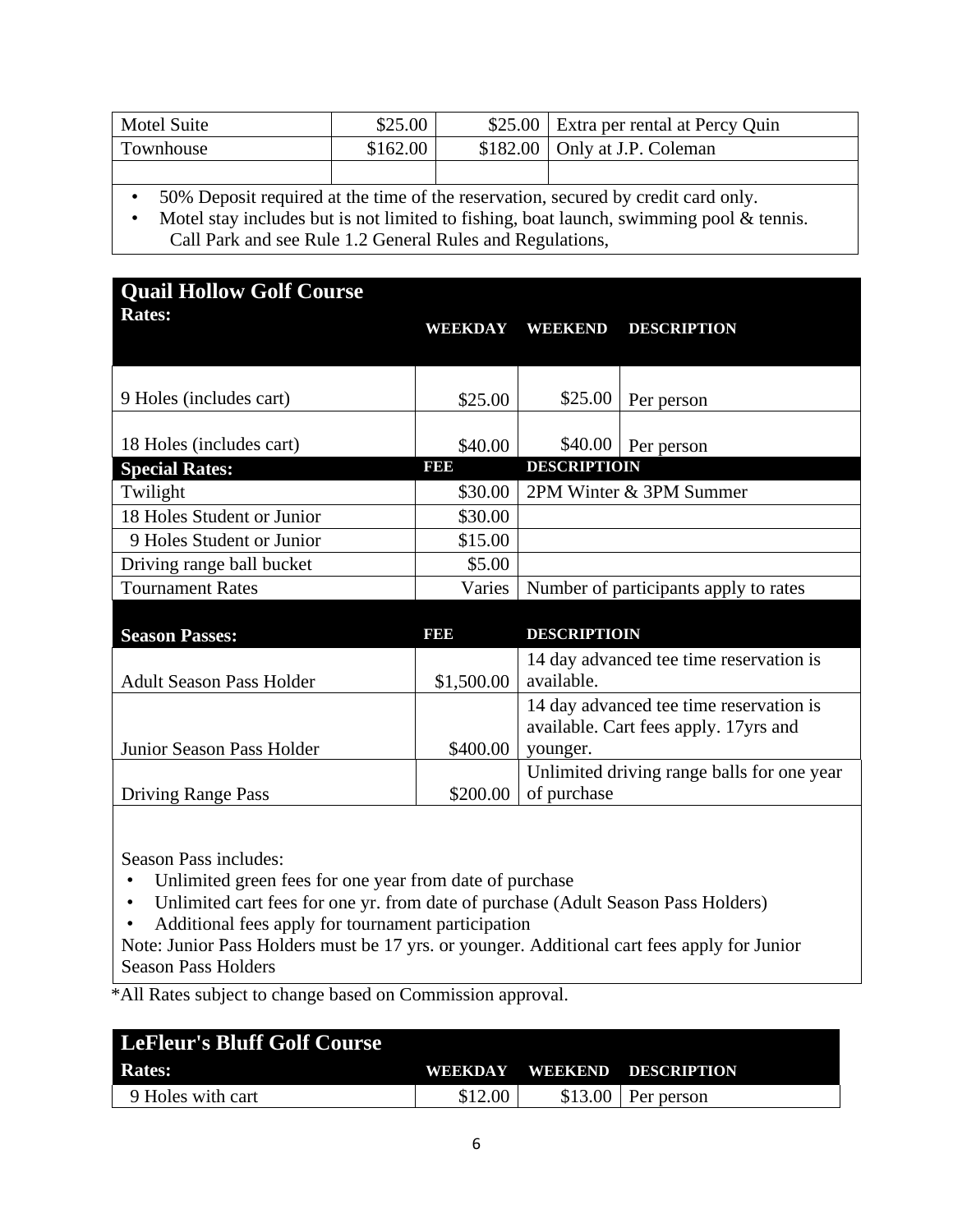| 18 Holes with cart              | \$24.00  | \$26.00<br>Per person                   |
|---------------------------------|----------|-----------------------------------------|
| <b>Special Rates:</b>           | 1999     | <b>DESCRIPTIOIN</b>                     |
| 9 Holes walking                 | \$10.00  | Per Person                              |
| 18 Holes walking                | \$18.00  | Per Person                              |
| Driving range ball bucket       | \$5.00   |                                         |
| <b>Season Passes:</b>           | 19319    | <b>DESCRIPTIOIN</b>                     |
|                                 |          | 14 day advanced tee time reservation is |
| <b>Adult Season Pass Holder</b> | \$600.00 | available.                              |
|                                 |          | 14 day advanced tee time reservation is |
|                                 |          | available. Cart fees apply. 17yrs and   |
| Junior Season Pass Holder       | \$250.00 | younger.                                |
|                                 |          | Unlimited driving range balls for one   |
| <b>Driving Range Pass</b>       | \$200.00 | year of purchase                        |

Season Pass includes:

- Unlimited green fees for one year from date of purchase
- Unlimited cart fees for one yr. from date of purchase (Adult Season Pass Holders)
- Additional fees apply for tournament participation

Note: Junior Pass Holders must be 17 yrs. or younger. Additional cart fees apply for Junior Season Pass Holders

| <b>Mallard Pointe Golf Course</b> |                |            |         |         |             |  |  |
|-----------------------------------|----------------|------------|---------|---------|-------------|--|--|
| <b>Summer Rates:</b>              | <b>Mon-Wed</b> | Thurs- Fri | Weekend | oliday  | Description |  |  |
| 9 Holes walking                   | \$15.00        |            | \$20.00 | \$20.00 | Per Person  |  |  |
| 18 Holes walking                  | \$20.00        |            | \$30.00 | \$30.00 | Per Person  |  |  |
|                                   |                |            |         |         |             |  |  |
| 9 Holes with cart                 | \$25.75        |            |         |         | Per Person  |  |  |

|                      |                | \$30.00          | \$32.00 | \$37.50        |             |
|----------------------|----------------|------------------|---------|----------------|-------------|
| 18 Holes with cart   | \$41.75        | \$47.00          | \$52.50 | \$52.50        | Per Person  |
| <b>Winter Rates:</b> | <b>Mon-Wed</b> | <b>Thurs-Fri</b> | Weekend | <b>Holiday</b> | Description |
|                      |                |                  |         |                |             |
| 9 Holes walking      | \$15.00        |                  | \$20.00 | \$20.00        | Per person  |
| 18 Holes walking     | \$20.00        |                  | \$30.00 | \$30.00        | Per person  |
| 9 Holes with cart    | \$20.00        | \$24.00          | \$28.00 | \$28.00        | Per person  |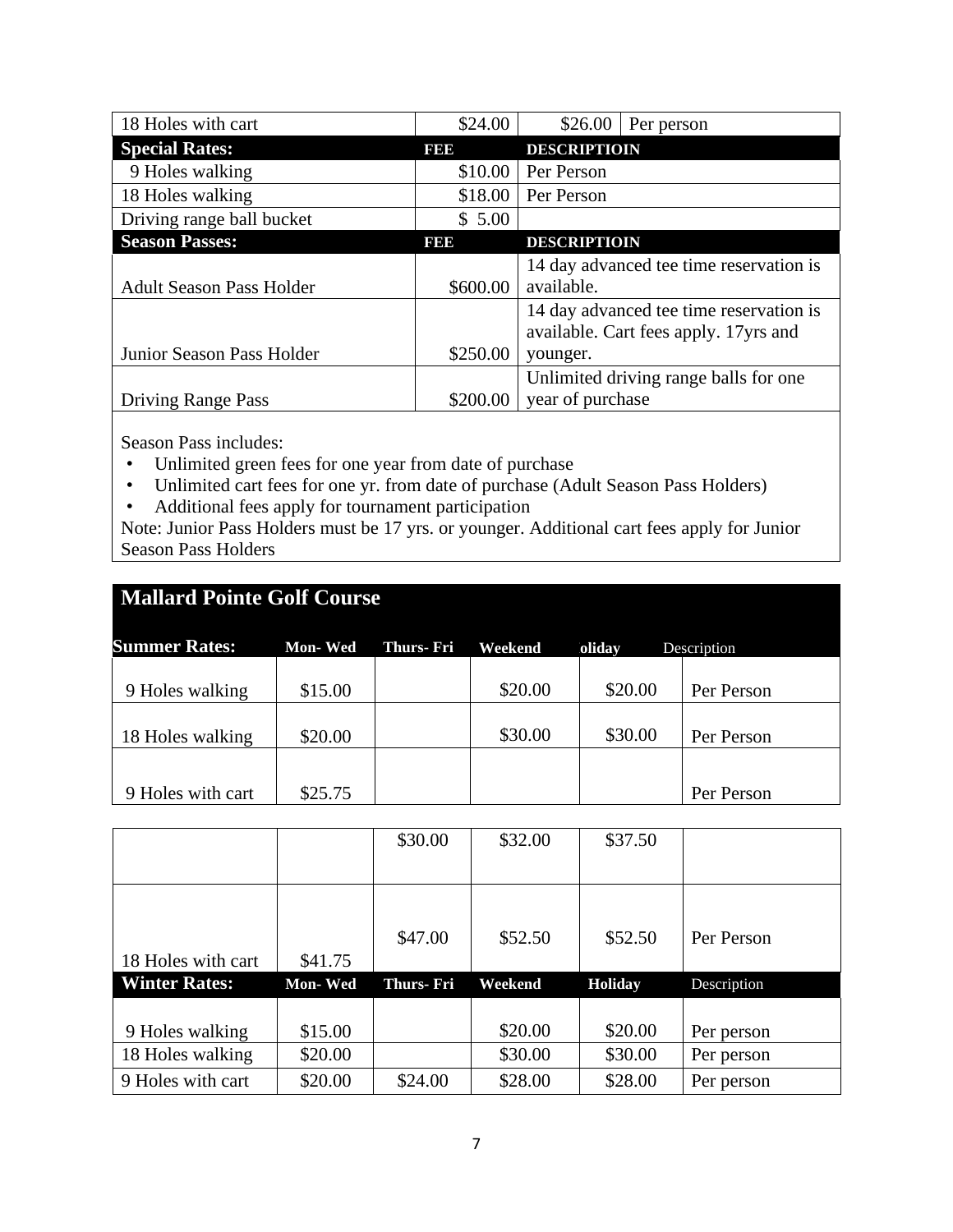| 18 Holes with cart                    | \$32.50           |                     | \$37.50                       | \$43.50 |                   | \$43.50                                       | Per person                                                                                      |
|---------------------------------------|-------------------|---------------------|-------------------------------|---------|-------------------|-----------------------------------------------|-------------------------------------------------------------------------------------------------|
| <b>Twilight</b>                       | <b>Winter M-F</b> | <b>Winter S-S</b>   |                               |         | <b>Summer M-F</b> | <b>Summer S-S</b>                             | <b>Description</b>                                                                              |
| Twilight                              | \$26.00           |                     | \$32.00                       |         | \$32.00           | \$37.50                                       | <b>Includes Cart</b>                                                                            |
| <b>Senior Rates:</b>                  | Fee               |                     | Description                   |         |                   |                                               |                                                                                                 |
| Summer                                | \$31.00           |                     |                               |         |                   | Per Person (62 and older Mon - Thursday only) |                                                                                                 |
| Winter                                | \$27.00           |                     |                               |         |                   | Per Person (62 and older Mon - Thursday only) |                                                                                                 |
| <b>Driving Range:</b>                 | Fee               |                     | <b>Description</b>            |         |                   |                                               |                                                                                                 |
| <b>Bucket</b>                         |                   |                     | \$4.00 Summer / \$4.50 Winter |         |                   |                                               |                                                                                                 |
| 9 Hole Replay                         | \$10.00           |                     | Per Person (Winter & Summer)  |         |                   |                                               |                                                                                                 |
| 18 Hole Replay                        | \$20.00           |                     | Per Person (Winter & Summer)  |         |                   |                                               |                                                                                                 |
| 18 Hole Replay                        | \$20.00           |                     | Winter & Summer               |         |                   |                                               |                                                                                                 |
| <b>Cart Fee</b>                       | Fee               |                     | <b>Description</b>            |         |                   |                                               |                                                                                                 |
| Cart                                  |                   |                     | <b>FEE INCLUDED</b>           |         |                   |                                               |                                                                                                 |
|                                       | Monthly           | Annual Prepaid w/   |                               |         |                   |                                               |                                                                                                 |
| Memberships Dues                      |                   | Prepaid Credit Card |                               |         | Description       |                                               |                                                                                                 |
| All Inclusive<br>Individual           | \$150.00          | \$1,620.00          | \$1,674.00                    |         | privileges)       | Per Person (includes cart and range           |                                                                                                 |
| All Inclusive                         |                   |                     |                               |         |                   | Per Person (includes cart and range           |                                                                                                 |
| Individual                            | \$180.00          | \$1,944.00          | \$2,008.00                    |         | privileges)       |                                               |                                                                                                 |
| Annual                                | \$85.00           | \$900.00            |                               |         |                   | Per Person (green fees only)                  |                                                                                                 |
|                                       |                   |                     |                               |         |                   |                                               |                                                                                                 |
| Annual (family)                       | \$115.00          | \$1,350.00          |                               |         |                   | Per Family (green fees only)                  |                                                                                                 |
|                                       |                   |                     |                               |         |                   | Per Person (includes cart and range           |                                                                                                 |
| <b>Annual Senior</b>                  | \$100.00          | \$1,000.00          |                               |         | privileges)       |                                               |                                                                                                 |
|                                       |                   |                     |                               |         |                   | Per Couple (includes cart and range           |                                                                                                 |
| <b>Annual Senior</b>                  |                   |                     |                               |         | privileges)       |                                               |                                                                                                 |
| (couple)<br>Villa Over Night Packages | \$140.00          | \$1,500.00          |                               |         |                   |                                               |                                                                                                 |
|                                       |                   | Single              | Occupancy                     |         |                   | Description                                   |                                                                                                 |
| 1 night $/ 1$ round                   |                   |                     | \$90.00                       |         |                   | Per Person                                    |                                                                                                 |
| 1 night / 2 rounds                    |                   |                     | \$130.00                      |         |                   | Per Person                                    |                                                                                                 |
| $2$ nights $/2$ rounds                |                   |                     | \$180.00                      |         |                   | Per Person                                    |                                                                                                 |
| $2$ nights $/3$ rounds                |                   |                     | \$220.00                      |         |                   | Per Person                                    |                                                                                                 |
| $3$ nights / 4 rounds                 |                   |                     | \$305.00                      |         | Per Person        |                                               |                                                                                                 |
|                                       |                   |                     |                               |         |                   |                                               |                                                                                                 |
|                                       |                   |                     |                               |         |                   |                                               |                                                                                                 |
|                                       |                   |                     |                               |         |                   |                                               | Note: For a golfer plus a non-golfer, add \$49.50 per night to the double occupancy rate above. |
| Villa Non-Golf Package                |                   | Fee                 |                               |         | Description       |                                               |                                                                                                 |
| Entire Villa                          |                   | \$428.00            |                               |         |                   |                                               | 4 rooms 8 beds (does not include golf)                                                          |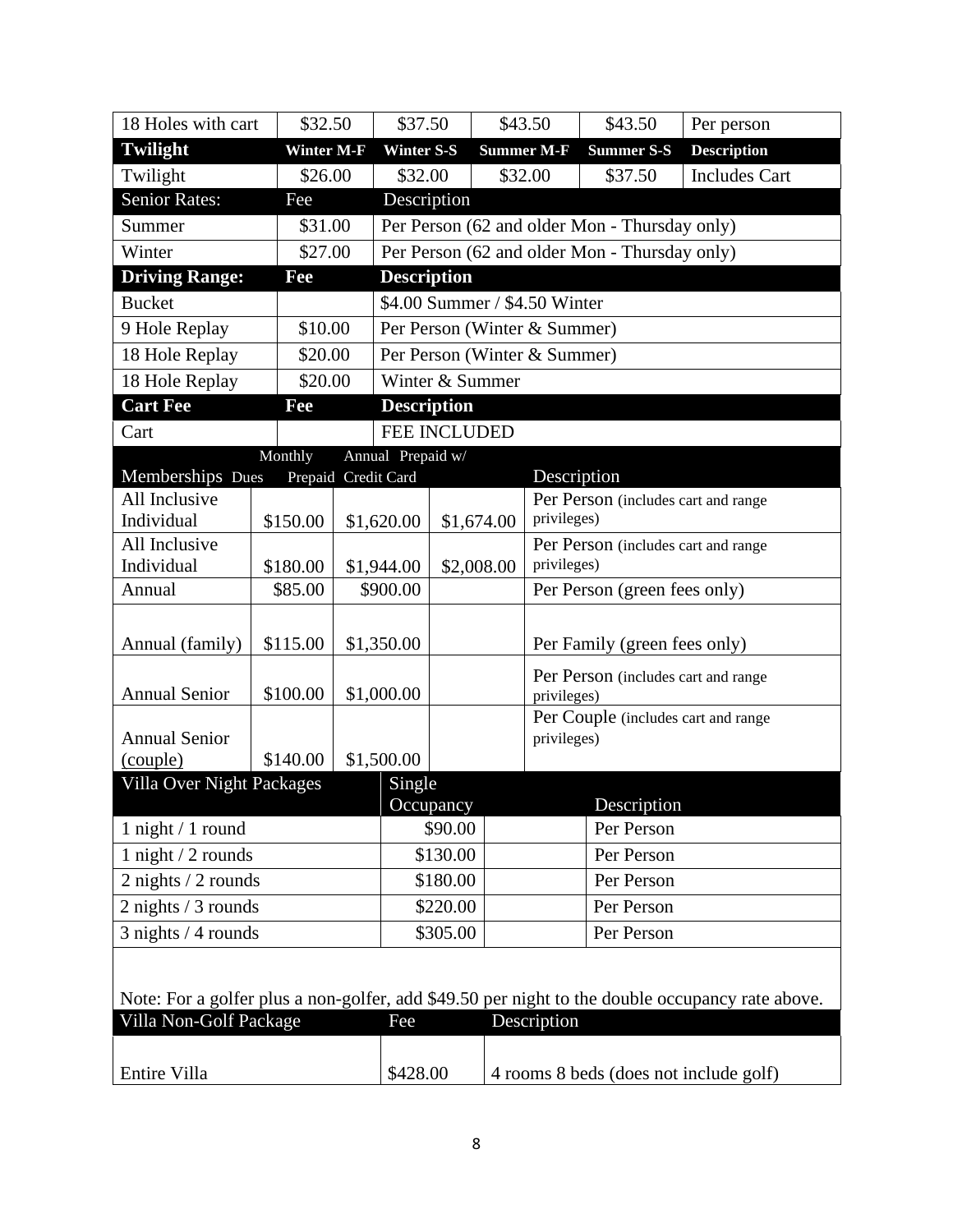|                          | <b>MUSEUMS AND CULTURAL CENTERS</b> |             |                                   |  |  |  |  |
|--------------------------|-------------------------------------|-------------|-----------------------------------|--|--|--|--|
| <b>Facility</b>          | Unit                                | Rate        | <b>Description</b>                |  |  |  |  |
| <b>Museum of Natural</b> | Adult                               | \$6.00      |                                   |  |  |  |  |
| Science                  |                                     |             |                                   |  |  |  |  |
|                          | Senior Citizen                      | \$5.00      | Ages 60 and over                  |  |  |  |  |
|                          | Children                            | \$4.00      | <b>Ages 3-18</b>                  |  |  |  |  |
|                          | Children                            | Free        | Under 3                           |  |  |  |  |
|                          | <b>Educational Groups</b>           | \$2.00      | Per Person, Chaperone Free        |  |  |  |  |
|                          | <b>Adult Groups</b>                 | \$5.00      |                                   |  |  |  |  |
|                          | Senior Adult Groups                 | \$4.00      |                                   |  |  |  |  |
|                          | Children Groups                     | \$2.00      |                                   |  |  |  |  |
|                          | <b>Annual Permit</b>                | \$45.00     | Per Person                        |  |  |  |  |
|                          | <b>Annual Permit</b>                | \$70.00     | Per Family                        |  |  |  |  |
|                          | <b>Annual Permit</b>                | <b>Bulk</b> | 50% off with purchase of 200 or   |  |  |  |  |
|                          |                                     |             | more permits                      |  |  |  |  |
|                          | Amphitheater                        | \$500.00    |                                   |  |  |  |  |
|                          | <b>Picnic Pavilion</b>              | \$50.00     | Per 2 hour period                 |  |  |  |  |
|                          | Picnic Pavilion                     | \$150.00    | Per day                           |  |  |  |  |
| Livingston               | Arts & Media                        | $$360.00-$  | Per day $-$ rate to be determined |  |  |  |  |
| Performing Arts          | Center                              | \$900.00    |                                   |  |  |  |  |

| <b>RECREATIONAL FACILITIES</b>          | <b>RATE</b> | <b>DESCRIPTION</b>                  |
|-----------------------------------------|-------------|-------------------------------------|
| Ball Field, with lights                 | \$12.00     | Per hour                            |
| Ball Field, without lights              | \$6.00      | Per hour                            |
| <b>Ball Field, Softball Tournaments</b> | \$25.00     | Per team (Lake Lowndes) 10 team     |
|                                         |             | minutes                             |
| Ball Field, Child Team Practice         | \$50.00     | Per Field                           |
| Carpet (miniature) Golf                 | $$2.00 -$   |                                     |
|                                         | \$4.00      | Per Person                          |
| <b>Gymnasium Lake Lowndes</b>           | \$2.00      | Per Person – general use            |
| <b>Gymnasium Lake Lowndes</b>           | \$10.00     | Per hour, reserved (2 hour minimum) |
| <b>Gymnasium Lake Lowndes</b>           | \$200.00    | Lock-in 8 p.m. to 8 a.m.            |
| Multi-Sports Center- Lake Lowndes       | \$150.00    | 6 p.m. to 10 p.m.                   |
| School Recreation Permit, Annual        | \$250.00    | Lake Lowndes only                   |
| <b>Tennis Courts</b>                    | \$6.00      | Per 1.5 hours with lights           |
| <b>Tennis Courts</b>                    | \$3.00      | Per 1.5 hours without lights        |
| <b>RECREATIONAL FACILITIES</b>          | <b>RATE</b> | <b>DESCRIPTION</b>                  |
| Tennis/Entrance Annual Permit           | \$75.00     | Per Person                          |
| <b>Concessions- Vendor Rental</b>       | \$35.00     | Per Space                           |
| <b>Tournaments-Special Events</b>       | \$50.00-    | Rate to be determined               |
|                                         | \$1,000.00  |                                     |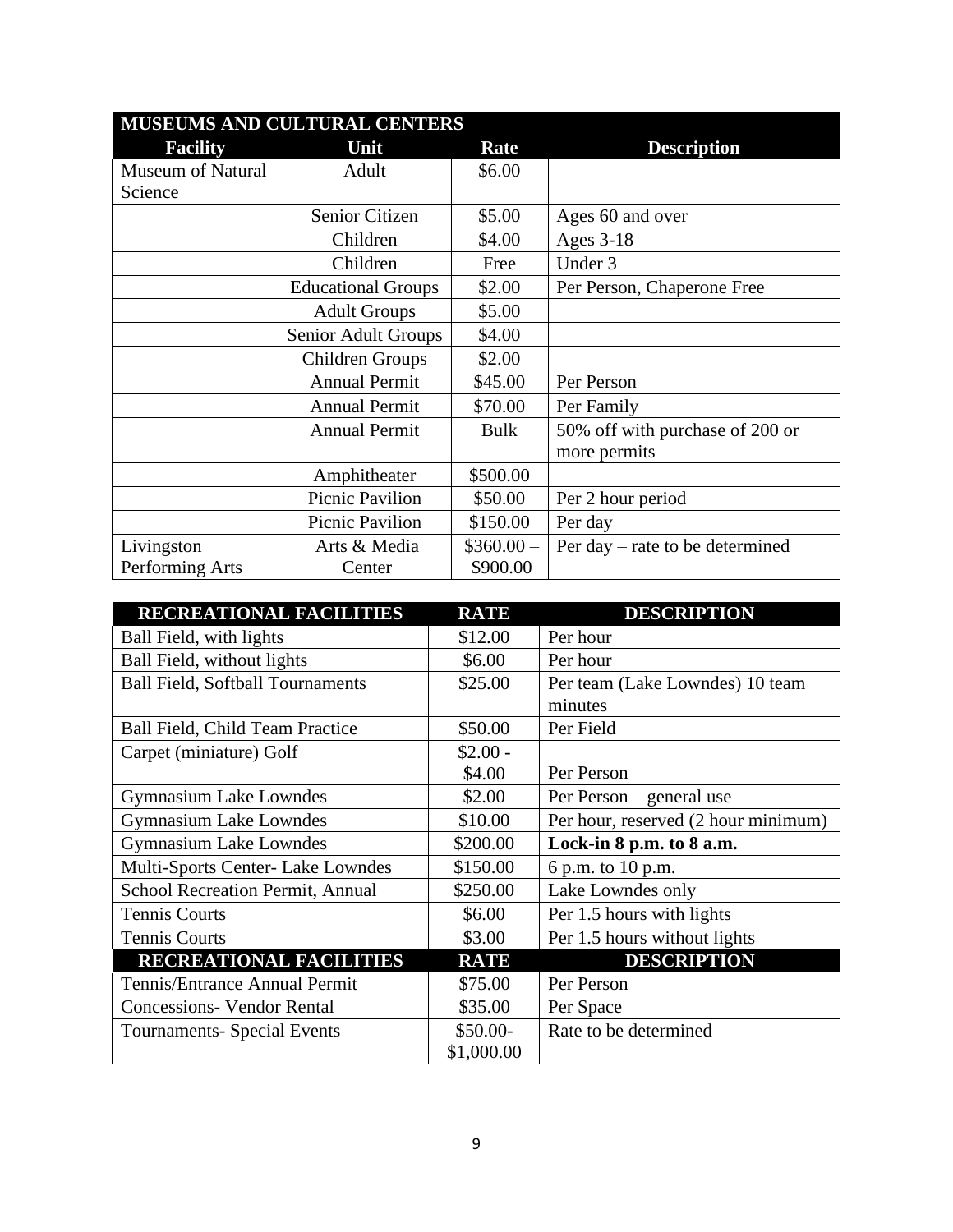# **PAVILIONS RATES**

**Note:** Contact individual parks for specific information regarding rental rates 100% deposit is due at time of reservation.

\$40.00 - \$200.00

| <b>FACILITY</b>                | <b>BASE</b><br><b>RATE</b> | <b>TAX</b> | <b>TOTAL</b> | <b>DESCRIPTION</b>                                     |
|--------------------------------|----------------------------|------------|--------------|--------------------------------------------------------|
| Pool (J.P. Coleman, Percy      | \$5.61                     | \$.39      | \$6.00       | Person 13 and older                                    |
| Quin, Roosevelt,               |                            |            |              |                                                        |
| Tishomingo & Buccaneer)        | \$3.74                     | \$.26      | \$4.00       | Person 3-12 years old                                  |
| <b>Water Slides (at</b>        | \$10.28                    | \$.72      | \$11.00      | Per Day/Per Person                                     |
| Roosevelt)                     |                            |            |              |                                                        |
| <b>Water Slides &amp; Wave</b> | \$12.15                    | \$.85      | \$13.00      | One person under 48" high                              |
| Pool (Buccaneer)               |                            |            |              |                                                        |
| <b>Regular Rate</b>            | \$17.76                    | \$1.24     | \$19.00      | One person over 48" high                               |
| Group Rate $(50$ people +)     | \$10.28                    | \$.72      | \$11.00      | One person under 48" high                              |
|                                | \$14.95                    | \$1.05     | \$16.00      | One person over 48" high                               |
| Twilight $(4-6 p.m.)$          | \$8.41                     | \$.59      | \$9.00       | One person under 48" high                              |
|                                |                            |            |              |                                                        |
|                                | \$10.28                    | \$.72      | \$11.00      | One person over 48" high                               |
| Non-Participant Fee            | \$5.61                     | \$.39      | \$6.00       |                                                        |
| Seasonal Pass, Individual      | \$60.00                    |            |              |                                                        |
| Seasonal Pass, Family          | \$200.00                   |            |              | (4 people) Family pass only                            |
|                                |                            |            |              | covers immediate family                                |
| Seasonal Pass, Additional      | \$50.00                    |            |              | (up to 2 people) Only covers                           |
| <b>Family Member</b>           |                            |            |              | immediate family                                       |
| <b>Seasonal Pass</b>           | \$10.00                    |            |              |                                                        |
| replacement                    |                            |            |              |                                                        |
| Splash Pad (Paul B.            | \$5.61                     | \$.39      | \$6.00       | One person 15 yrs. & under                             |
| Johnson)                       |                            |            |              |                                                        |
| <b>Regular Rate</b>            | \$7.48                     | \$.52      | \$8.00       | One person 16 yrs. & older                             |
| Seasonal Pass, Individual      | \$30.00                    |            |              |                                                        |
| Seasonal Pass, Family          | \$120.00                   |            |              | (4 people) Family pass only<br>covers immediate family |
| Private Parties $(7:00 -$      | \$250.00                   |            |              | Each person over 50 will be                            |
| $9:00 \text{pm}$               |                            |            |              | charged the standard rate.                             |

C. Processing Fees:

1. All fees, automated transaction and processing, are included in any of the above listed prices and will not be incurred as an additional charge.